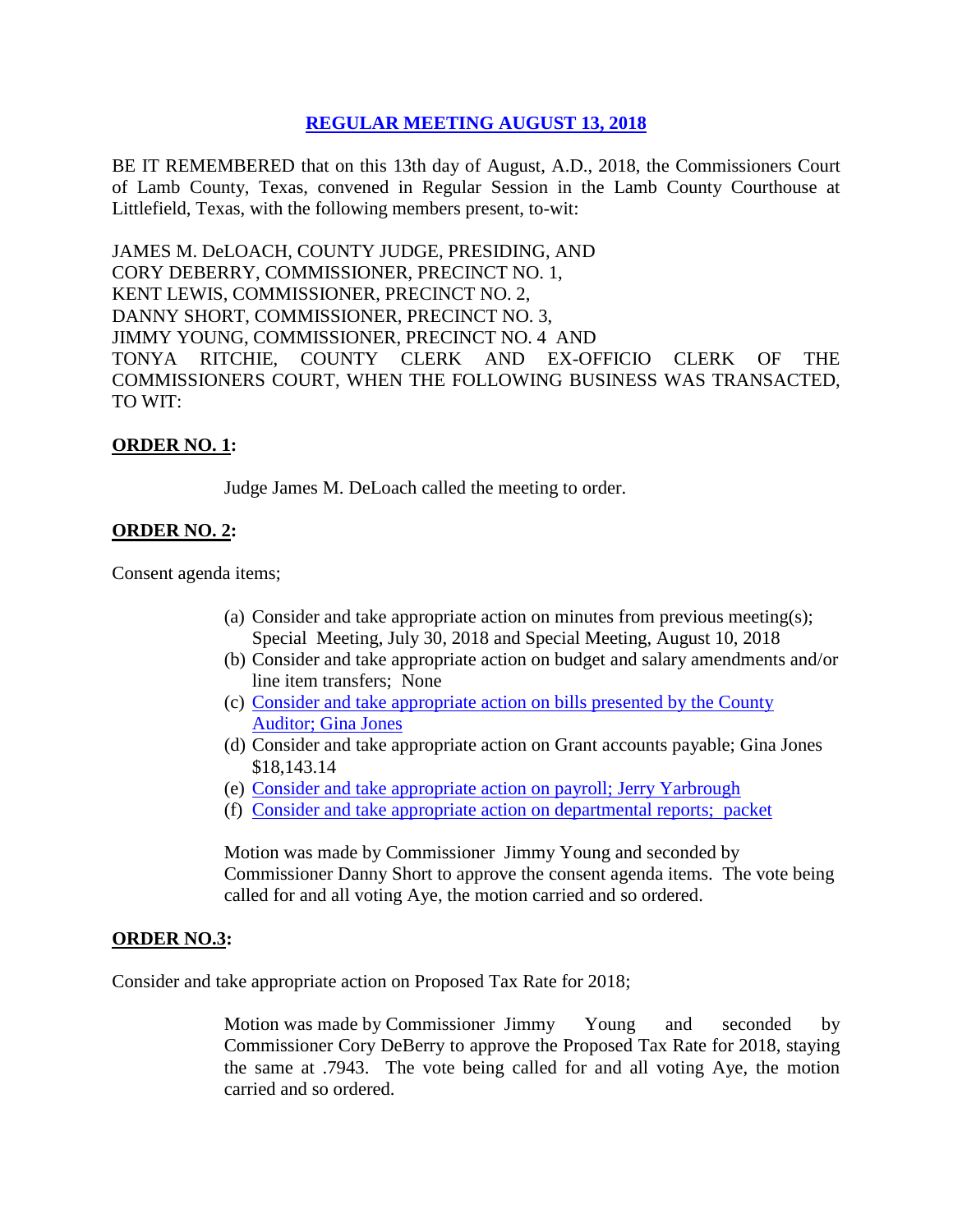## **ORDER NO.4:**

Schedule Public Hearings on Tax Increase;

Motion was made by Commissioner Jimmy Young and seconded by Commissioner Kent Lewis to Schedule Public Hearings for Monday, August 27, 2018 and Friday, August 31, 2018. The vote being called for and all voting Aye, the motion carried and so ordered.

## **ORDER NO.5:**

Schedule and announce Public Hearing to adopt budget;

Motion was made by Commissioner Danny Short and seconded by Commissioner Jimmy Young to Schedule and announce Public Hearing to adopt budget for Monday, September 10, 2018. The vote being called for and all voting Aye, the motion carried and so ordered.

## **ORDER NO.6:**

[Consider and take appropriate action on amendment to the SAVNS Grant;](Links%202018-08-13-Regular/06%20AMENDMENT%20TO%20SAVNS%20GRANT%20REGULAR%20MEETING%20AUGUST%2013,%202018.pdf)

Motion was made by Commissioner Cory DeBerry and seconded by Commissioner Jimmy Young to adopt the amendment to the SAVNS Grant. The vote being called for and all voting Aye, the motion carried and so ordered.

#### **ORDER NO.7:**

Consider and take appropriate action on Interlocal Agreement between Lamb County and the City of Littlefield for the use of Grant Funds for the construction of Houston Street;

> Motion was made by Commissioner Cory DeBerry and seconded by Commissioner Danny Short to approve the Interlocal Agreement between Lamb County and the City of Littlefield for the use of Grant Funds for the construction of Houston Street. The vote being called for and all voting Aye, the motion carried and so ordered

#### **ORDER NO.8:**

[Consider and take appropriate action on sale of Lots 6 & 7 of Block 2 of the Original Town of](Links%202018-08-13-Regular/08%20LOTS%206%20AND%207%20BLOCK%202%20ORIGINAL%20TOWN%20OF%20OLTON%20REGULAR%20MEETING%20AUGUST%2013,%202018.pdf)  [Olton;](Links%202018-08-13-Regular/08%20LOTS%206%20AND%207%20BLOCK%202%20ORIGINAL%20TOWN%20OF%20OLTON%20REGULAR%20MEETING%20AUGUST%2013,%202018.pdf)

> Motion was made by Commissioner Cory DeBerry and seconded by Commissioner Danny Short to approve the on sale of Lots 6 & 7 of Block 2 of the Original Town of Olton. The vote being called for and all voting Aye, the motion carried and so ordered